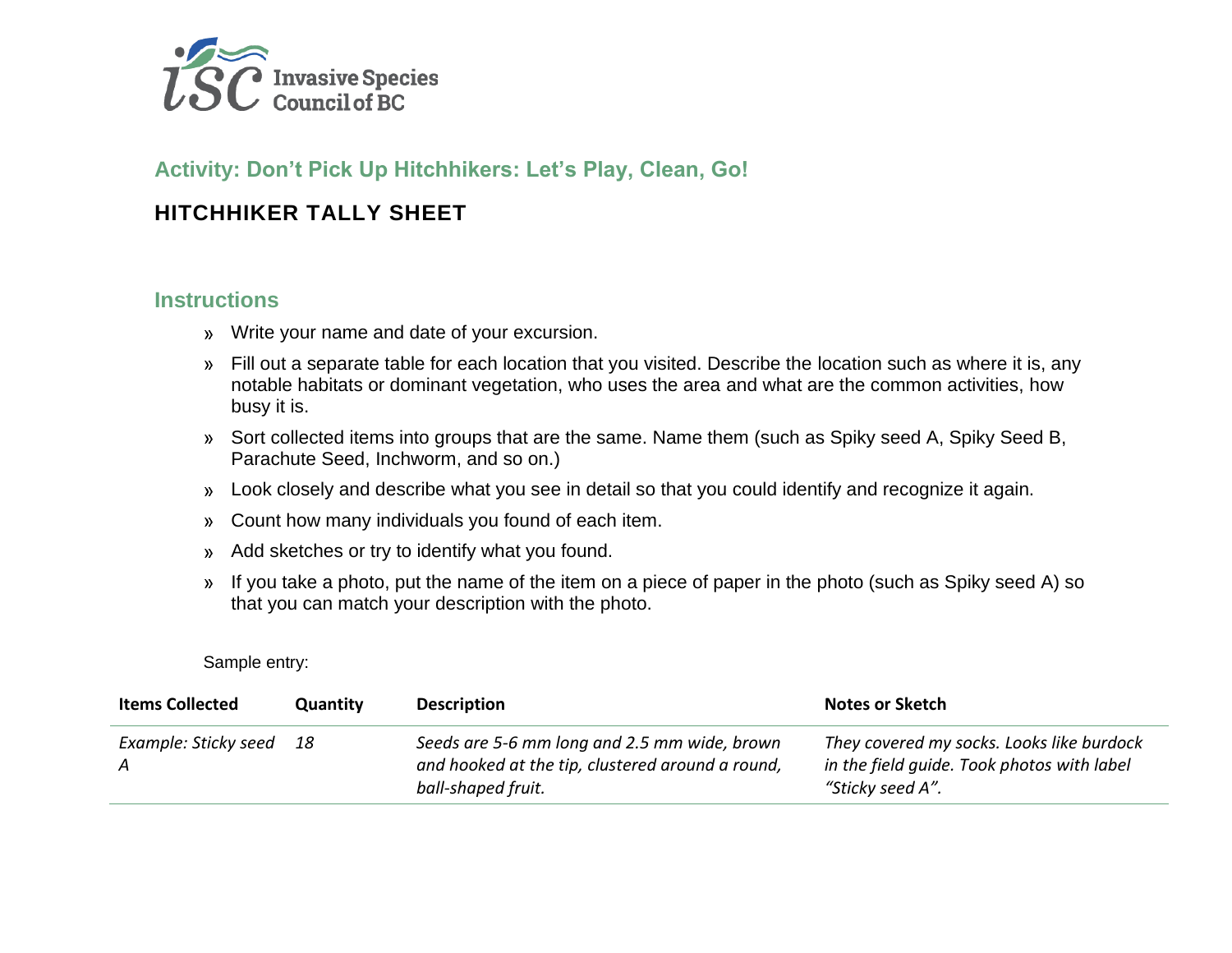

|                                |                             | Name                   |  |  |
|--------------------------------|-----------------------------|------------------------|--|--|
|                                |                             |                        |  |  |
| <b>1- Name and Description</b> |                             |                        |  |  |
|                                | <b>Quantity</b> Description | <b>Notes or Sketch</b> |  |  |
|                                |                             |                        |  |  |
|                                |                             |                        |  |  |
|                                |                             |                        |  |  |
|                                |                             |                        |  |  |
|                                |                             |                        |  |  |
|                                |                             |                        |  |  |
|                                |                             |                        |  |  |
|                                |                             |                        |  |  |
|                                |                             |                        |  |  |
|                                |                             |                        |  |  |

# **Location 1**

**Items Collected**